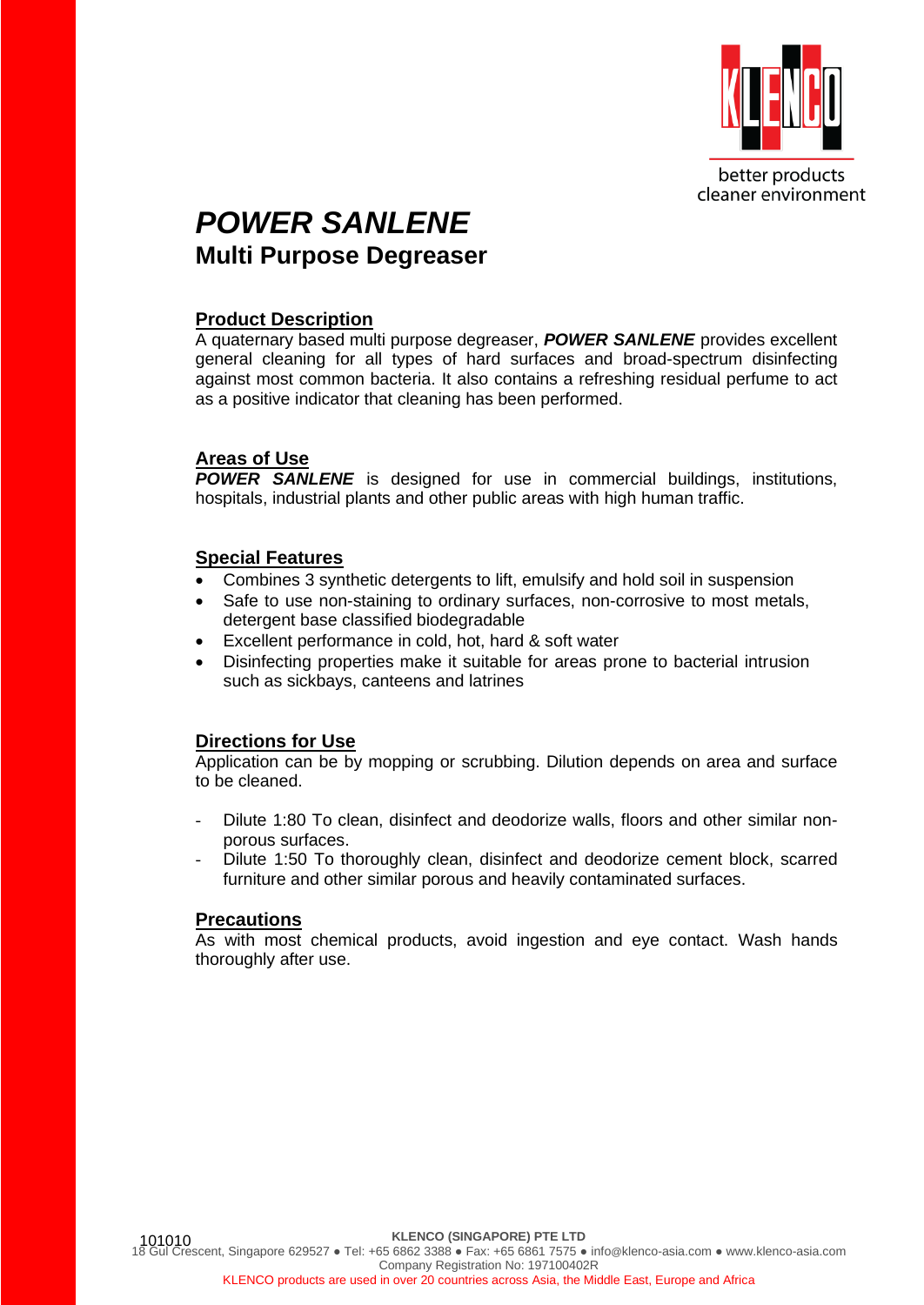# **S**AFETY **D**ATA **S**HEET

| <b>SECTION 1 - IDENTIFICATION</b>                                                                                                                                                                        |                                                                                                                                                                                                                                                                   |                                 |                                                    |            |           |  |  |
|----------------------------------------------------------------------------------------------------------------------------------------------------------------------------------------------------------|-------------------------------------------------------------------------------------------------------------------------------------------------------------------------------------------------------------------------------------------------------------------|---------------------------------|----------------------------------------------------|------------|-----------|--|--|
| <b>Product Identifier: POWER SANLENE</b>                                                                                                                                                                 |                                                                                                                                                                                                                                                                   |                                 | Supplier: Klenco (Singapore) Pte Ltd.              |            |           |  |  |
|                                                                                                                                                                                                          |                                                                                                                                                                                                                                                                   |                                 | Address: 18 Gul Crescent, Singapore 629527         |            |           |  |  |
|                                                                                                                                                                                                          |                                                                                                                                                                                                                                                                   |                                 | Department: Chemical                               |            |           |  |  |
| Other means of identification Multi Purpose Degreaser                                                                                                                                                    |                                                                                                                                                                                                                                                                   |                                 | Person in Charge: Chemist<br>Phone: (65) 6862 3388 |            |           |  |  |
| Date of SDS: 1 January 2022<br>Recommended use and restriction on use: POWER SANLENE is                                                                                                                  | Fax: (65) 6861 7575                                                                                                                                                                                                                                               |                                 |                                                    |            |           |  |  |
| designed for use in commercial buildings, institutions, hospitals, industrial                                                                                                                            | Email: info@klenco-asia.com                                                                                                                                                                                                                                       |                                 |                                                    |            |           |  |  |
| plants and other public areas with high human traffic.                                                                                                                                                   |                                                                                                                                                                                                                                                                   |                                 | <b>Emergency contact:</b> (65) 6862 3388 Ext 249   |            |           |  |  |
| <b>SECTION 2 - HAZARDS IDENTIFICATION</b>                                                                                                                                                                |                                                                                                                                                                                                                                                                   |                                 |                                                    |            |           |  |  |
| <b>GHS classification:</b> Acute toxicity: Category 4;                                                                                                                                                   |                                                                                                                                                                                                                                                                   |                                 |                                                    |            |           |  |  |
| Skin irritation: Category 2                                                                                                                                                                              |                                                                                                                                                                                                                                                                   |                                 |                                                    |            |           |  |  |
| <b>GHS label elements: Pictogram:</b><br>Signal Words:<br>Warning                                                                                                                                        |                                                                                                                                                                                                                                                                   |                                 |                                                    |            |           |  |  |
|                                                                                                                                                                                                          |                                                                                                                                                                                                                                                                   |                                 |                                                    |            |           |  |  |
|                                                                                                                                                                                                          |                                                                                                                                                                                                                                                                   |                                 |                                                    |            |           |  |  |
|                                                                                                                                                                                                          |                                                                                                                                                                                                                                                                   |                                 |                                                    |            |           |  |  |
| <b>Hazard statements:</b><br>H302: Harmful if swallowed<br>H315: Causes skin irritation                                                                                                                  |                                                                                                                                                                                                                                                                   |                                 |                                                    |            |           |  |  |
| <b>Precaution statements:</b>                                                                                                                                                                            | P102: Keep out of reach of children.                                                                                                                                                                                                                              |                                 |                                                    |            |           |  |  |
|                                                                                                                                                                                                          | P262: Do not get on skin.                                                                                                                                                                                                                                         |                                 |                                                    |            |           |  |  |
| P280: Wear protective gloves and clothing.                                                                                                                                                               |                                                                                                                                                                                                                                                                   |                                 |                                                    |            |           |  |  |
|                                                                                                                                                                                                          | <b>SECTION 3 - COMPOSITION/ INFORMATION ON INGREDIENTS</b>                                                                                                                                                                                                        |                                 |                                                    |            |           |  |  |
| <b>Chemical Identification</b>                                                                                                                                                                           | <b>Component &amp; Composition</b>                                                                                                                                                                                                                                | <b>Chemical Formula</b>         |                                                    | CAS NO.    | EC NO.    |  |  |
| Sodium Metasilicate                                                                                                                                                                                      | $< 5.0 \%$                                                                                                                                                                                                                                                        | Na2SiO3                         |                                                    | 6834-92-0  | 229-912-9 |  |  |
| Sodium Hydroxide                                                                                                                                                                                         | < 3.0 %                                                                                                                                                                                                                                                           | <b>NaOH</b>                     |                                                    | 1310-73-2  | 215-185-5 |  |  |
| Alkyl Dimethylamine Oxide                                                                                                                                                                                | $< 2.0 \%$                                                                                                                                                                                                                                                        | $C_{15}H_{33}NO$                |                                                    | 70592-80-2 | 274-687-2 |  |  |
| Nonyl Phenol Ethoxylate                                                                                                                                                                                  | $< 2.0 \%$                                                                                                                                                                                                                                                        | $\overline{C}_{33}H_{60}O_{10}$ |                                                    | 26571-11-9 | 247-816-5 |  |  |
| Sodium Tripolyphosphate                                                                                                                                                                                  | < 3.0 %                                                                                                                                                                                                                                                           | Na5P3O10                        |                                                    | 7758-29-4  | 231-838-7 |  |  |
| Water                                                                                                                                                                                                    | $> 80.0 \%$                                                                                                                                                                                                                                                       | H <sub>2</sub> O                |                                                    | 7732-18-5  | 231-791-2 |  |  |
| Fragrance                                                                                                                                                                                                | < 0.2 %                                                                                                                                                                                                                                                           | <b>Mixture</b>                  |                                                    | NA         | <b>NA</b> |  |  |
| <b>Blue Dye</b>                                                                                                                                                                                          | < 0.01 %                                                                                                                                                                                                                                                          | $\overline{\phantom{a}}$        |                                                    | NA         | <b>NA</b> |  |  |
| <b>Yellow Dye</b>                                                                                                                                                                                        | $< 0.01\%$                                                                                                                                                                                                                                                        |                                 |                                                    | <b>NA</b>  | <b>NA</b> |  |  |
| <b>SECTION 4 - FIRST AID MEASURES</b>                                                                                                                                                                    |                                                                                                                                                                                                                                                                   |                                 |                                                    |            |           |  |  |
| Move to area of fresh air. If breathing has stopped, artificial respiration should be started. Oxygen may be<br>Inhalation:                                                                              |                                                                                                                                                                                                                                                                   |                                 |                                                    |            |           |  |  |
| administered if available. Call a physician. Never give anything by mouth to an unconscious person.<br><b>Skin contact:</b>                                                                              |                                                                                                                                                                                                                                                                   |                                 |                                                    |            |           |  |  |
| Wash with large amounts of soap and water. If irritation persists, consult a physician.<br>Flush with cool water for at least 15 minutes. Then consult a physician immediately.<br>Eye contact:          |                                                                                                                                                                                                                                                                   |                                 |                                                    |            |           |  |  |
| Ingestion:<br>Induce vomiting. Dilute by drinking water. Call a physician immediately.                                                                                                                   |                                                                                                                                                                                                                                                                   |                                 |                                                    |            |           |  |  |
| <b>Notes to Physicians:</b><br>Treatment should be directed at preventing absorption, administering to symptoms (if they                                                                                 |                                                                                                                                                                                                                                                                   |                                 |                                                    |            |           |  |  |
| occur), and providing supportive therapy.                                                                                                                                                                |                                                                                                                                                                                                                                                                   |                                 |                                                    |            |           |  |  |
| <b>SECTION 5 - FIRE-FIGHTING MEASURES</b>                                                                                                                                                                |                                                                                                                                                                                                                                                                   |                                 |                                                    |            |           |  |  |
| Suitable fire-extinguishing media:<br>Water, dry chemical, carbon dioxide and foam.                                                                                                                      |                                                                                                                                                                                                                                                                   |                                 |                                                    |            |           |  |  |
| Specific hazards arising from the chemical:<br>Burning can produce carbon dioxide and/or carbon monoxide.                                                                                                |                                                                                                                                                                                                                                                                   |                                 |                                                    |            |           |  |  |
| Special protective actions for fire fighters:<br>Fire fighters may be exposed to the products of combustion should wear a                                                                                |                                                                                                                                                                                                                                                                   |                                 |                                                    |            |           |  |  |
| self-contained breathing apparatus with full protective equipment.                                                                                                                                       |                                                                                                                                                                                                                                                                   |                                 |                                                    |            |           |  |  |
| <b>SECTION 6 - ACCIDENTIAL RELEASE MEASURE</b>                                                                                                                                                           |                                                                                                                                                                                                                                                                   |                                 |                                                    |            |           |  |  |
| Personal precautions, protective equipment, and emergency measure: Use proper protective equipment (chemical<br>protection suit, gloves, goggles, mask, etc).                                            |                                                                                                                                                                                                                                                                   |                                 |                                                    |            |           |  |  |
| <b>Environmental precautions:</b><br>Chemical substance should not be released into the environment (water, soil).                                                                                       |                                                                                                                                                                                                                                                                   |                                 |                                                    |            |           |  |  |
| Methods and materials for containment and cleaning up:<br>Safely stop discharge. Contain material, as necessary, with                                                                                    |                                                                                                                                                                                                                                                                   |                                 |                                                    |            |           |  |  |
| dike or barrier. Stop material from contaminating soil or from entering sewers or bodies of water.                                                                                                       |                                                                                                                                                                                                                                                                   |                                 |                                                    |            |           |  |  |
| Cover spills with absorbent clay, sawdust or inert material and place in closed chemical waste containers.                                                                                               |                                                                                                                                                                                                                                                                   |                                 |                                                    |            |           |  |  |
|                                                                                                                                                                                                          | Dispose of according to applicable local, state and federal regulations.                                                                                                                                                                                          |                                 |                                                    |            |           |  |  |
|                                                                                                                                                                                                          | <b>SECTION 7 - HANDLING AND STORAGE</b>                                                                                                                                                                                                                           |                                 |                                                    |            |           |  |  |
| Precaution for safe handling: Wash thoroughly after handling, especially before eating and drinking. Wash contaminated<br>goggles, face-shield, and gloves. Launder contaminated clothing before re-use. |                                                                                                                                                                                                                                                                   |                                 |                                                    |            |           |  |  |
|                                                                                                                                                                                                          |                                                                                                                                                                                                                                                                   |                                 |                                                    |            |           |  |  |
|                                                                                                                                                                                                          | Conditions for safe storage, including any incompatibilities:<br>This product is a combustible liquid. Store in cool, dry, well-<br>ventilated area at room temperature. Keep away from any possible source of ignition. Store away from any oxidizing materials. |                                 |                                                    |            |           |  |  |
| Do not re-use empty container for food, clothing or products for human or animal consumption or where skin contact can occur.                                                                            |                                                                                                                                                                                                                                                                   |                                 |                                                    |            |           |  |  |